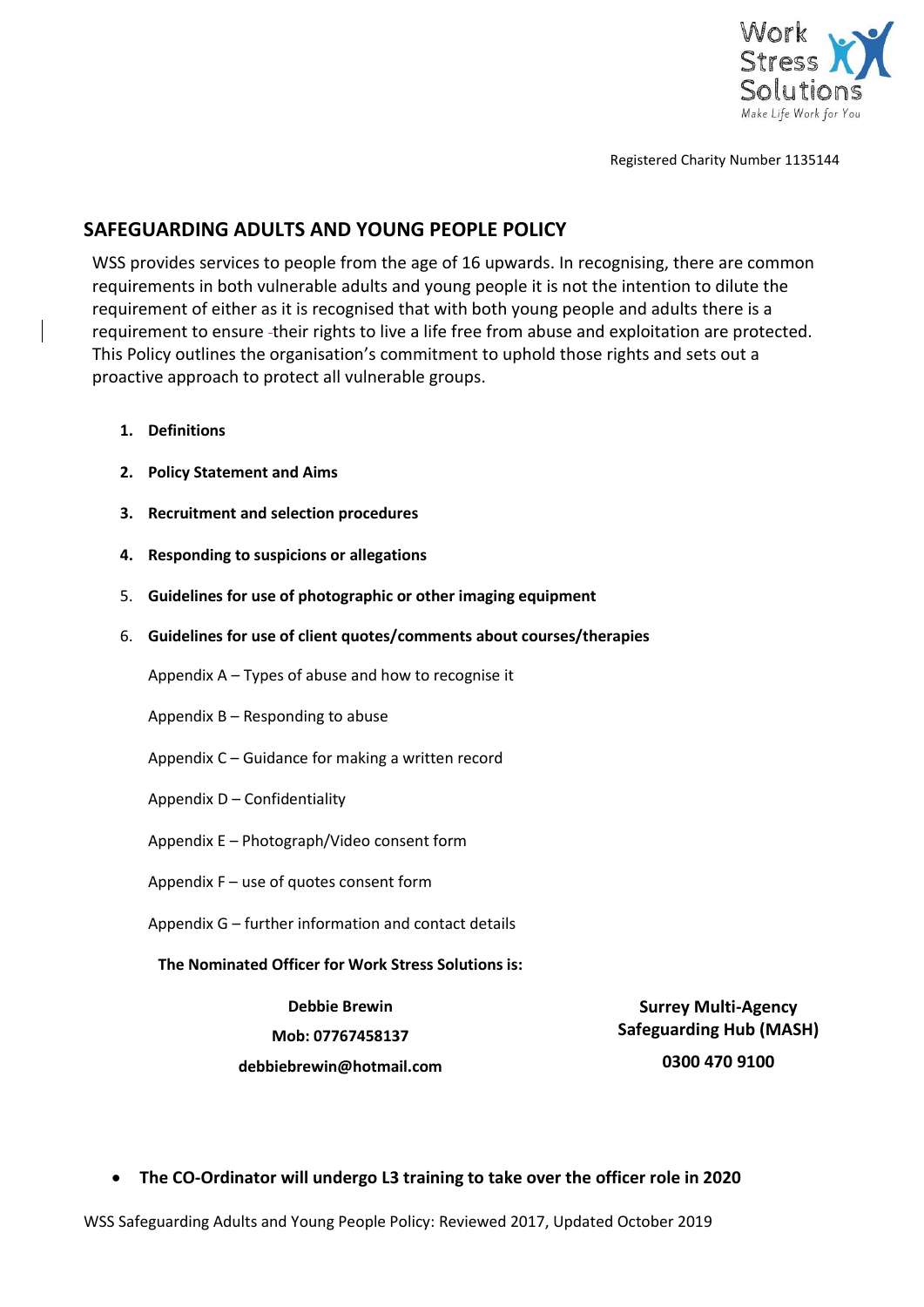#### **1. DEFINITIONS**

#### **A Vulnerable Adult**

A person aged 18 years or over who is, or may be:

- In need of community care services by reason of mental or other disability, age or illness
- Unable to take care of him or herself or unable to protect him or herself against significant harm or exploitation

#### **A Young Person/Child**

- There is no one clear definition in the UK of a young person or child, however in relation to WSS service provision for 16-18-year olds, anyone under the age of 18 is deemed a child and subject to Child Safeguarding Procedures and the remit of the Children Act.
- Our term for 16-18-year-old service users is Young Persons (YP).

#### **Abuse**

A violation of an individual's human and civil rights by another person or persons. Abuse can consist of a single act or repeated acts. It may be:

- Physical, verbal, financial, sexual, professional, institutional, emotional
- An act of neglect or omission to act
- Where a vulnerable adult or young person is persuaded to enter into a transaction to which he or she has not consented or cannot consent.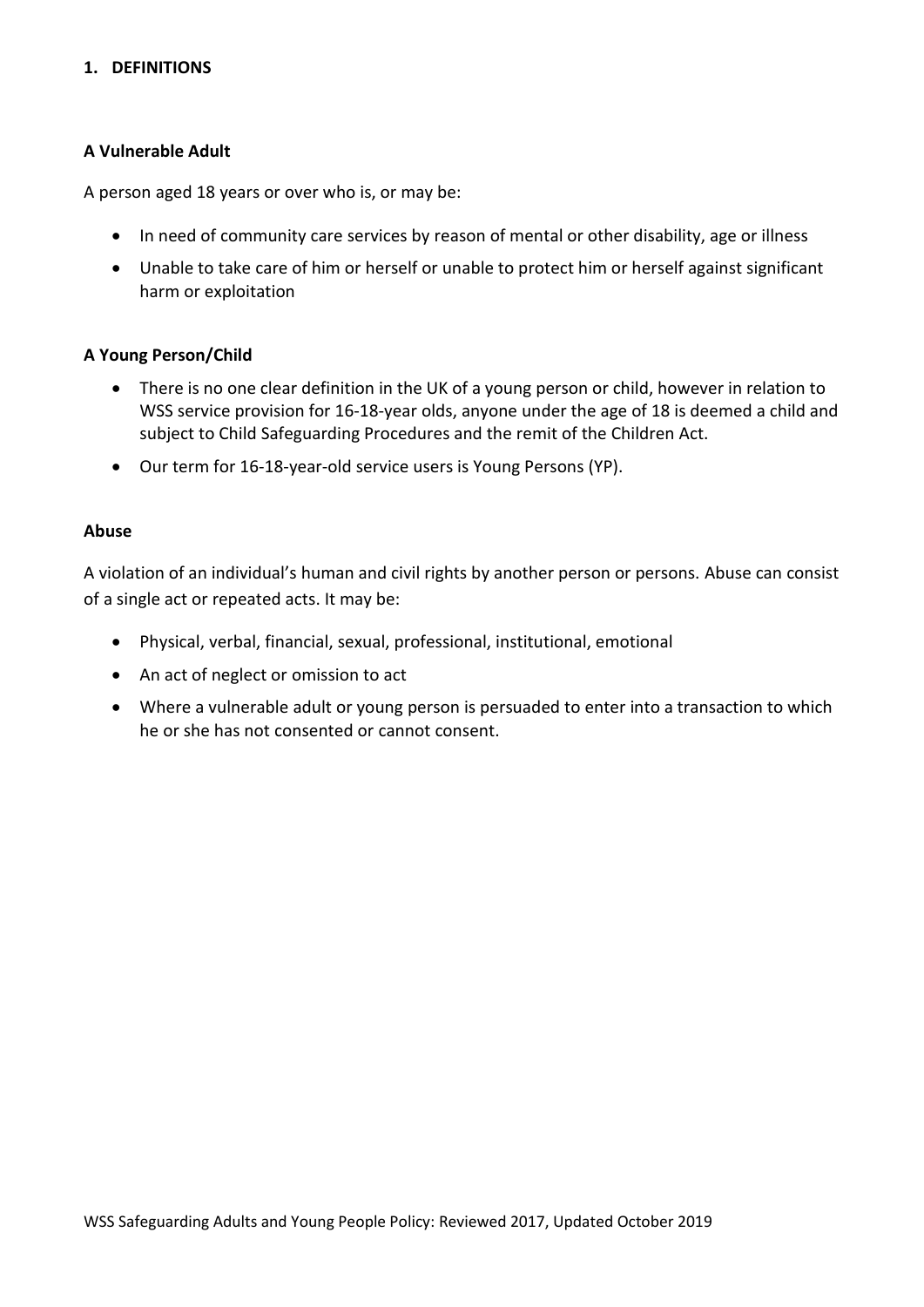### **2. POLICY STATEMENT**

The Trustees of Work Stress Solutions (WSS) recognise that, when involved in making provision for Vulnerable Adults and Young People, they have a responsibility to ensure that the welfare of their service users is always paramount. All Vulnerable Adults and Young People have the right to a life free of abuse.

This policy is a supplement to and does not replace the Surrey Multi-Agency Safeguarding Hub, information and guidance, which WSS will follow at all times:

https://www.surreycc.gov.uk/social-care-and-health/contacting-social-care

A **Child or Young Person** is defined as anyone under the age of 18. A **Vulnerable Adult** is defined (by the Law Commission) as a person over 18 years, who is or maybe in need of community care services by reason of mental or other disability, age or illness; and is unable to take care of him or herself against significant harm or exploitation.

All WSS Trustees, staff, course facilitators, therapists and volunteers **HAVE A DUTY** to report any concerns and **MUST** inform their Nominated Officer immediately. The Nominated Officer **MUST** record this information (see Appendix B). Such concerns will be responded to swiftly and appropriately and referral made to Social Services. In the absence of the Nominated Officer, refer direct to Social Services.

In addition to Safeguarding procedures, there also needs to be **Consent** to receive our services, particularly in the case of Young People.

#### **POLICY AIMS**

The aim of this Safeguarding Adults and Young People policy is to promote good practice to:

- a) Provide Vulnerable Adults and Young People with appropriate safety and protection whilst in the care of WSS Trustees, staff, course facilitators, therapists and volunteers.
- b) Enable all WSS Trustees, staff, course facilitators, therapists and volunteers make informed and confident responses to specific Vulnerable Adult and Child protection issues.

Appendix A provides advice on types of abuse and how to recognise it

#### **3. RECRUITMENT AND SELECTION PROCEDURES**

WSS recognises that anyone may have the potential to abuse Vulnerable Adults and Young People in some way and all responsible steps must be taken to ensure unsuitable people are prevented from working with them. The WSS recruitment process will therefore include the following:

- a) All staff, course facilitators, therapists and volunteers will complete an application form; and Trustees will complete a letter of application. The application will seek information about the applicant's work experience and ask for self-disclosure about any criminal record, where appropriate.
- b) **Where there is direct contact with clients**, consent should be obtained from an applicant to seek consent from the Disclosure and Barring Service and the appropriate check will be carried out (enhanced disclosure and disbarring list).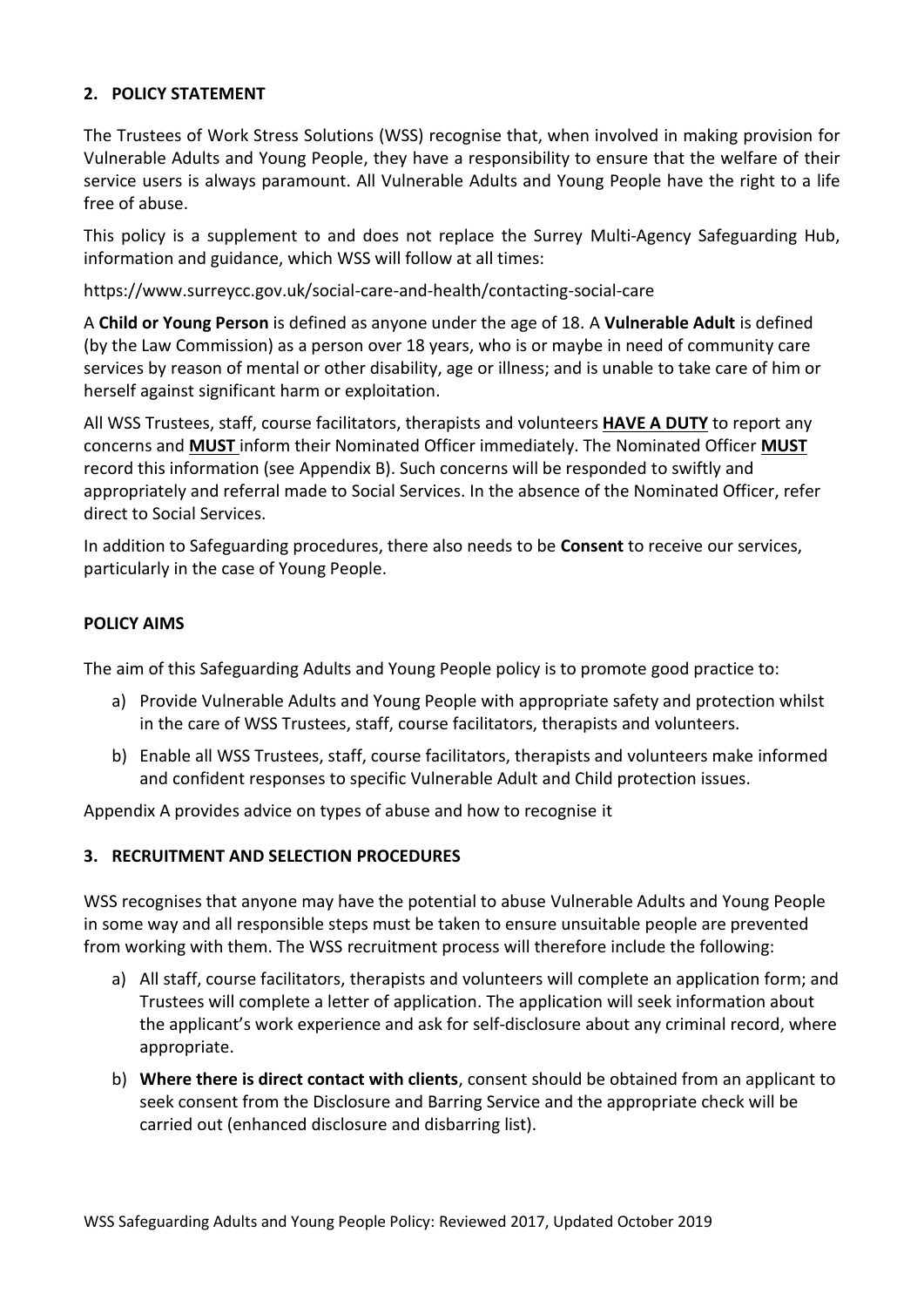- c) All Trustees, staff and volunteers will have a basic introduction to Safeguarding Vulnerable Adults included as part of their training; and if they are directly involved with service users under the age of 18 they will also be required to receive Safeguarding Children training.
- d) The Nominated Officer is required to receive annual training in Safeguarding Vulnerable Adults, Safeguarding Children and Prevent Training (for potential radicalisation) and to communicate any relevant updates to relevant persons.
- e) Course facilitators and therapists are responsible for undertaking their own training with regards to Safeguarding Vulnerable Adults, Safeguarding Children and Prevent.

# **4. RESPONDING TO ALLEGATIONS**

If any Trustees, staff, course facilitators, therapists or volunteers have any concerns or are informed about possible abuse or inappropriate behaviour, they **MUST** report them. They do not have to decide whether or not abuse or inappropriate behaviour has taken place (see Appendix B).

The steps to be taken are:

- 1. Concerns **must be** reported to the WSS Coordinator or Chair of Trustees (see Appendix G) and discussed with the Nominated Officer named on the front of this document, who will record in writing what has been said or seen. Including the time and date of:
	- a. The incident (s)
	- b. When the incident(s) was reported
	- c. When the record was completed

(See Appendix C for full details how the report should be written)

- 2. The Nominated Officer will refer the allegation to the Social Services department and/or the Safeguarding Children Board **immediately** by phone with a copy of the written record sent by post/fax or any other route as instructed (a copy is also to be kept by the individual reporting the concerns). Further actions regarding the concern will be under the instruction of the Social Services who may involve the police.
- 3. The WSS Coordinator will report to the Chair of Trustees that a referral has been made.
- 4. **DO NOT** discuss the referral with colleagues, friends, family, other users, or anyone in any way involved with the alleged victim.

Out of hours, contact the Emergency Duty Team (see Appendix G) and in an emergency contact police and ambulance, as necessary.

Where the WSS Coordinator or Chair of Trustees is not available, contact should be made with the Nominated Office or another Trustee or, should none of them be available, contact should be made directly to Social Services. If you do not know who to turn to for advice or are worried about sharing your concerns with a senior colleague, you should contact Social Services direct.

## **Concerns about someone's conduct**

Where the concern relates to a Trustee, staff, course facilitator, therapist or volunteer, it should be reported to the WSS Coordinator, Chair of Trustees and Nominated Officer and directly by them to Social Services (or in an emergency the police), who will take such steps as considered necessary to ensure the safety of the client in question, and any other client who may be at risk and inform Social Services.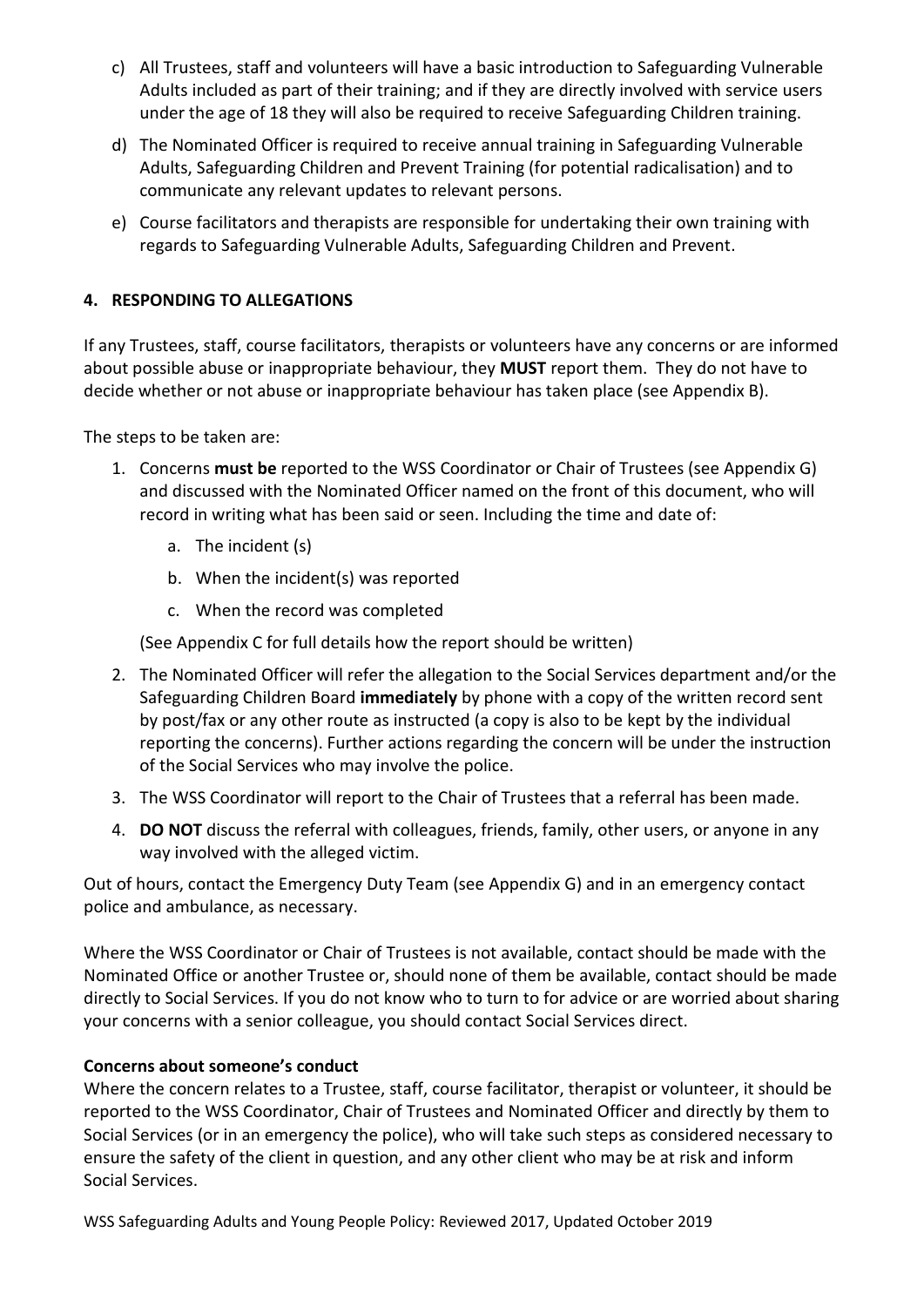There may be three types of investigation:

- a) A criminal investigation
- b) A Safeguarding Adults or Safeguarding Children investigation
- c) A disciplinary and misconduct investigation

The results of the police and adult protection investigation may well influence a subsequent disciplinary investigation, but not necessarily.

WSS will fully support any Trustee, staff, course facilitator, therapist or volunteer who, in good faith, reports their concern that a colleague is, or may be, abusing a Vulnerable Adult or Young Person.

# **Allegations of previous abuse**

Allegations of abuse may be made some time after the event (e.g. by an adult who was abused as a child or about a member of staff who is still working with Vulnerable Adults). Where such an allegation is made, the procedure detailed above should be followed and the matter reported to the Social Services or to the police.

## **Confidentiality**

Every effort will be made to ensure that confidentiality is maintained for **all** concerned. Information should be handled and shared on a **need to know basis** only. Confidentiality is not absolute and may be broken in certain circumstances, e.g. crime, significant risk (see Appendix C). Consent to disclosure is documented on the WSS Registration form.

The written record of concerns will be retained in a locked safe storage managed under the new General Data Protection (GDPR MAY 18) and Confidentiality procedures contained in the WSS Compliance and Data Handling Policy.

## **Consent**

Consent to receive WSS services is documented on the registration form. For Young People aged 16-18, consent to receive services are also required from a parent or legal guardian EXCEPT if this is deemed not necessary or inappropriate by the WSS Chair or Professional Advisor and waived; if they are looked after children or referred by another organisation, such as a school or school nurse who have consent already and remain responsible in loco parentis. All data recorded, collected and deleted will be in accordance to our new Compliance and Data Handling Policy which reflect the General Data Protection Regulations (GDPR May 18).The additional consent form is in Appendix G.

## **5. GUIDELINES FOR USE OF PHOTOGRAPHIC OR OTHER IMAGING EQUIPMENT**

The taking of photographs, film or other images of Vulnerable Adults or Young People is not appropriate without consent from the Adult and in the case of Young People, from the YP themselves **and** their parent or legal guardian. Staff must ensure that such consent is in place before making any such image of the client. A standard form is included in Appendix E.

When such images are properly obtained then they must only be used for the purpose consented to. Special care must be taken when using any image in general publicity or in publications such as annual reports or press promotions. All images must retain the dignity of the individual.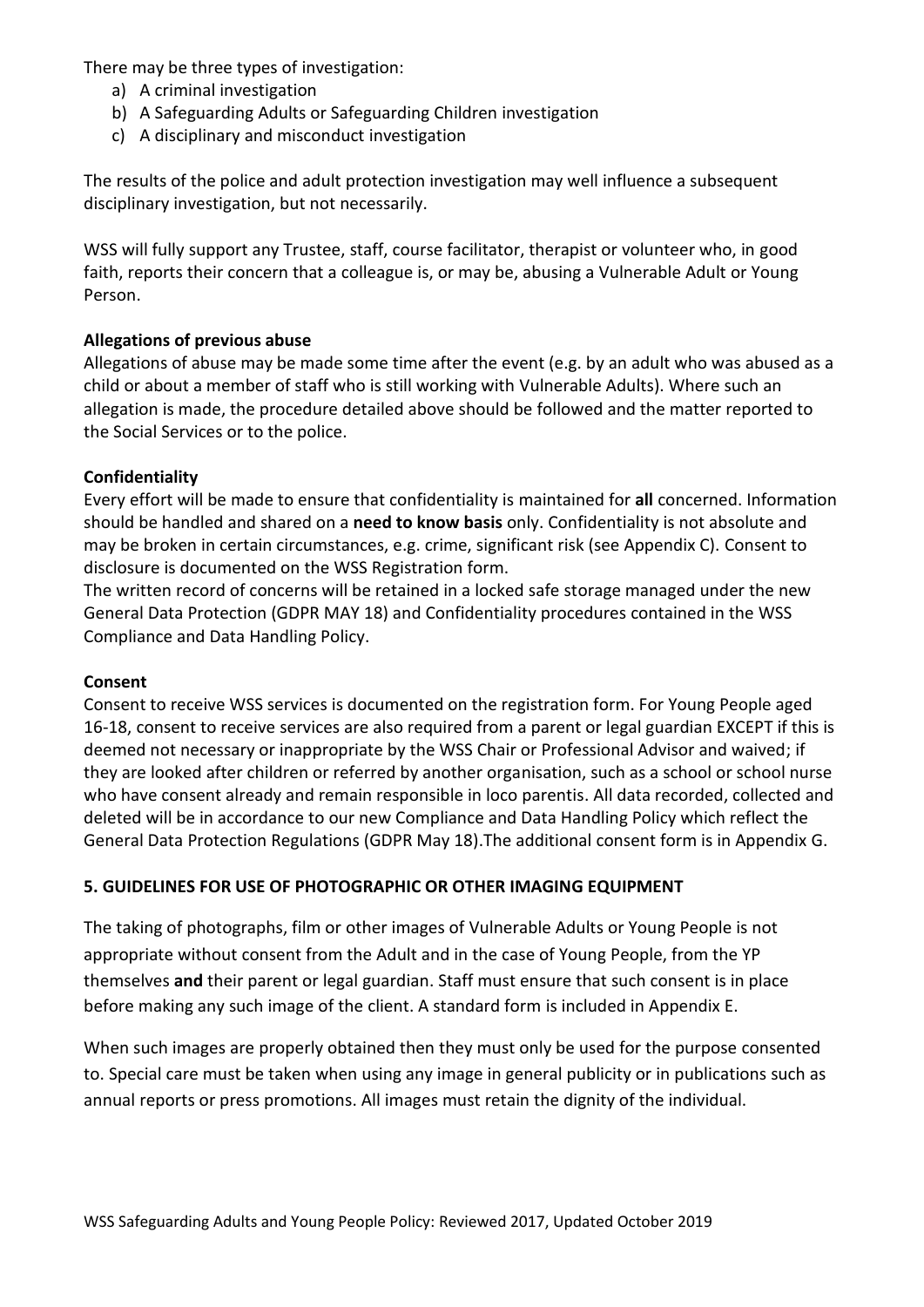### **6. GUIDELINES FOR USE OF CLIENT QUOTES ABOUT COURSES/THERAPIES**

The use of quotes/comments by Vulnerable Adults and Young People about course or therapies should not be done without consent. Staff must ensure that such consent is in place before using any comment by the client and give them the opportunity to have the comment anonymised or to use a first name. A standard form is included in Appendix F.

Quotes/comments must only be used for the purpose consented to.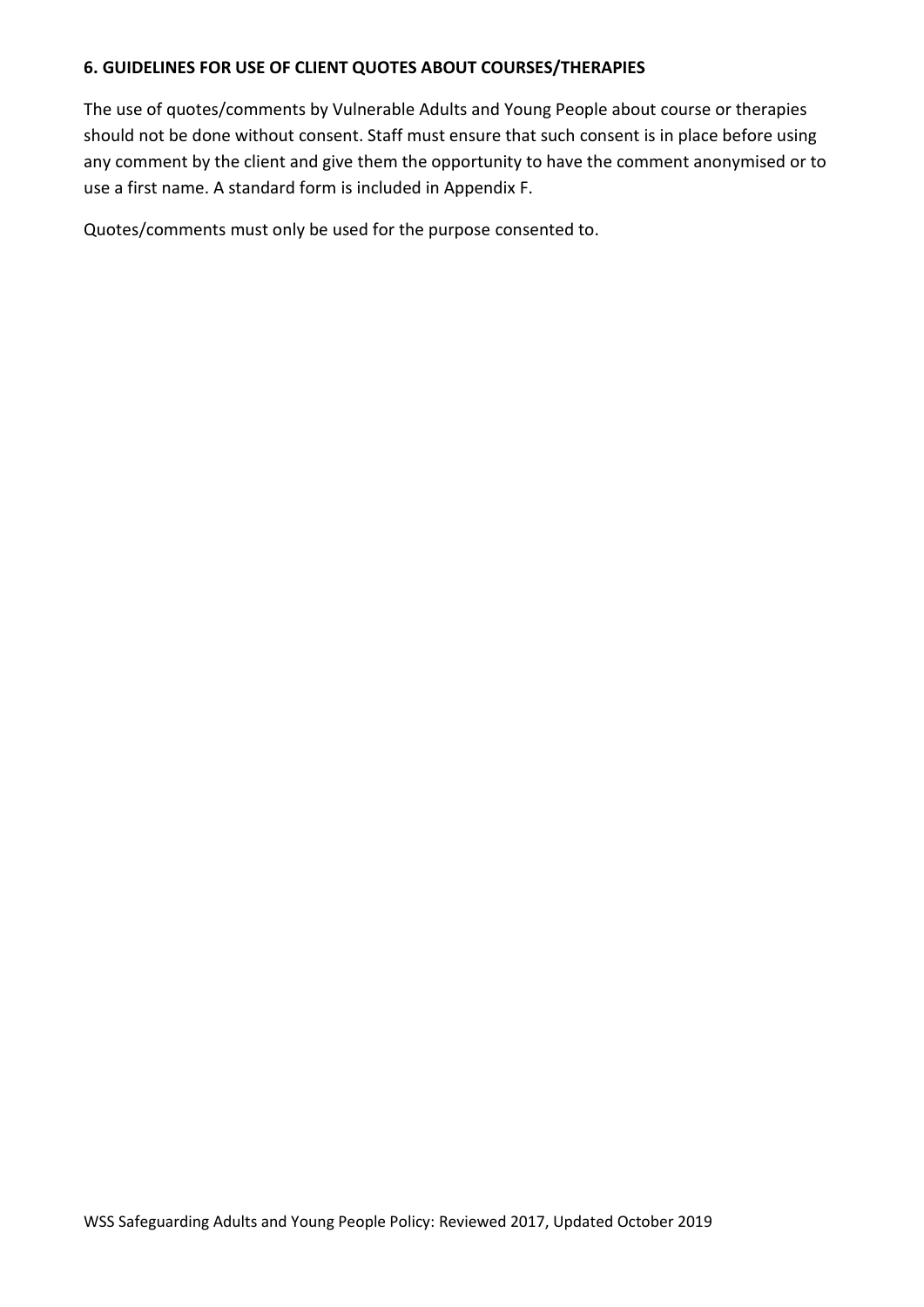### **Types of Abuse and how to recognise it**

#### **Abuse can be:**

**Physical:** hitting /punching /slapping / pinching/ inappropriate physical restraint / inappropriate holding / restraint techniques / inappropriate administration of medicine (usually overmedication).

**Sexual:** engaging in inappropriate sexual relationship (where a Vulnerable Adult cannot consent or the other person is in a position of trust) / promoting an inappropriate sexual relationship with a third party / forcing Vulnerable Adult to participate in any non-consensual sexual activity / forcing a Vulnerable Adult to witness sexual activity, either by being present or by means of video, DVD, Computers, magazines.

**Verbal:** shouting / swearing / inappropriate language

**Neglect:** failure to meet basic care needs, either intentionally or unintentionally / not seeking or following appropriate medical advice

**Emotional:** name calling / bullying / treating someone in a demeaning, not respectful manner / threats to withhold affection, support or accommodation / isolation

**Financial**: withholding or misuse of income / benefits / theft of money or property / fraud

**Professional:** not following an agreed care plan / inappropriately withholding treatment or medication / abuse of power / failure to complete delegated responsibilities or neglecting duty of care / not reporting abuse / poor practice

**Institutional:** rigidly sticking to routines or work practices that are designed to suit workers, rather than service-users / inappropriate use of 'reward'; systems / abuse of power

#### **What to look out for:**

(this list is neither exhaustive or definitive)

- Unexplained bruising or other injury
- Repeated admissions to hospital for minor accidents, incidents and falls
- Showing signs of anxiety around certain people
- Changes in behaviour: becoming withdrawn or more aggressive / becoming incontinent without clear medical explanation
- Self-injurious behaviours
- Repeated urinary tract infections
- Sexually-transmitted diseases.
- **Radicalisation:** use of inappropriate language /possession of violent extremist literature including electronic material accessed via the internet and communication such as e-mail and text messages / behavioural changes/ the expression of extremist views/ advocating violent actions and means /association with known extremists / seeking to recruit others to an extremist ideology
- **Female Genital Mutilation**: Any information or concern about a young person or member of her family being at risk of FGM must be reported to the Nominated Officer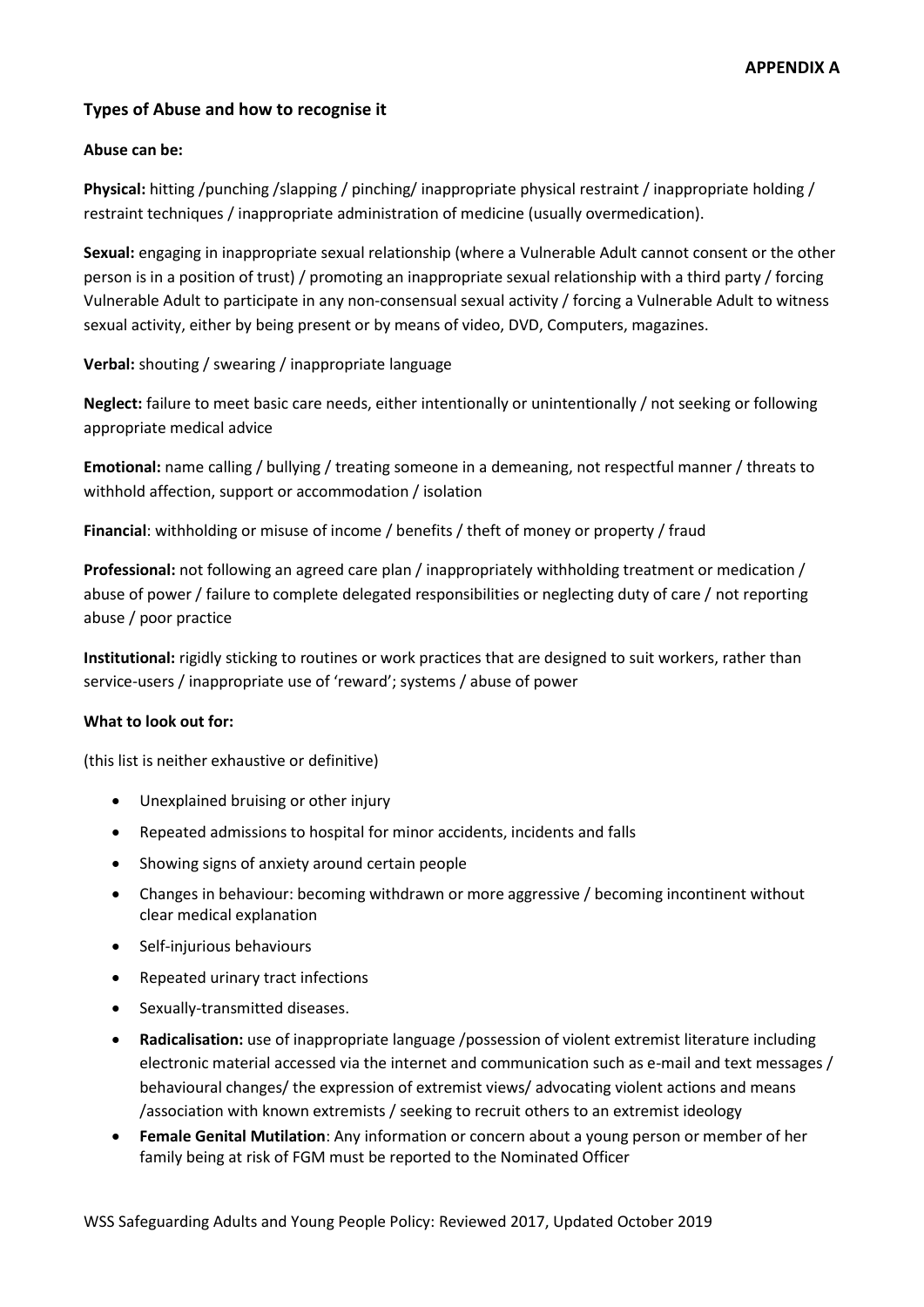### **Code of Conduct and Responding to Abuse**

### **Code of Conduct when working with Vulnerable Adults and Young People: Guidelines**

**Positive behaviours** are encouraged and may include:

• being supportive, approachable and reassuring in a manner appropriate to age and stage of development;

• showing respect, patience, valuing and treating vulnerable adults and young people as individuals;

- being respectful of a person's right to privacy;
- being consistent, fair and equitable;

It may sometimes be necessary for staff, facilitators, or volunteers to do things of a personal nature for people, particularly if they are disabled or have additional needs. These tasks should only be carried out with the full understanding and consent of the person and parents if under 18. In an emergency situation which requires this type of help, parents should be fully informed, as soon as reasonably possible and personal care tasks should be undertaken with utmost discretion.

#### **Behaviours to avoid:**

• spending excessive amounts of time alone with a vulnerable adult or young person away from others;

- taking young people alone in car journeys, however short;
- taking young people to your home;
- ensuring that any time spent with young people takes place in as open a setting as possible.

#### **Unacceptable and Unpermitted Behaviours** may include:

- engaging in rough physical games including horseplay apart from structured sports activities;
- engaging in sexually provocative or inappropriate games;
- allowing or engaging in inappropriate touching of any form;
- allowing vulnerable adults or young people to use inappropriate language unchallenged;
- making sexually suggestive comments about or to a vulnerable adult/young person even in fun;
- letting allegations, a vulnerable adult or young person makes go unchallenged or unrecorded;
- doing things of a personal nature for vulnerable adults or young people that they can do themselves;
- promising to keep secrets.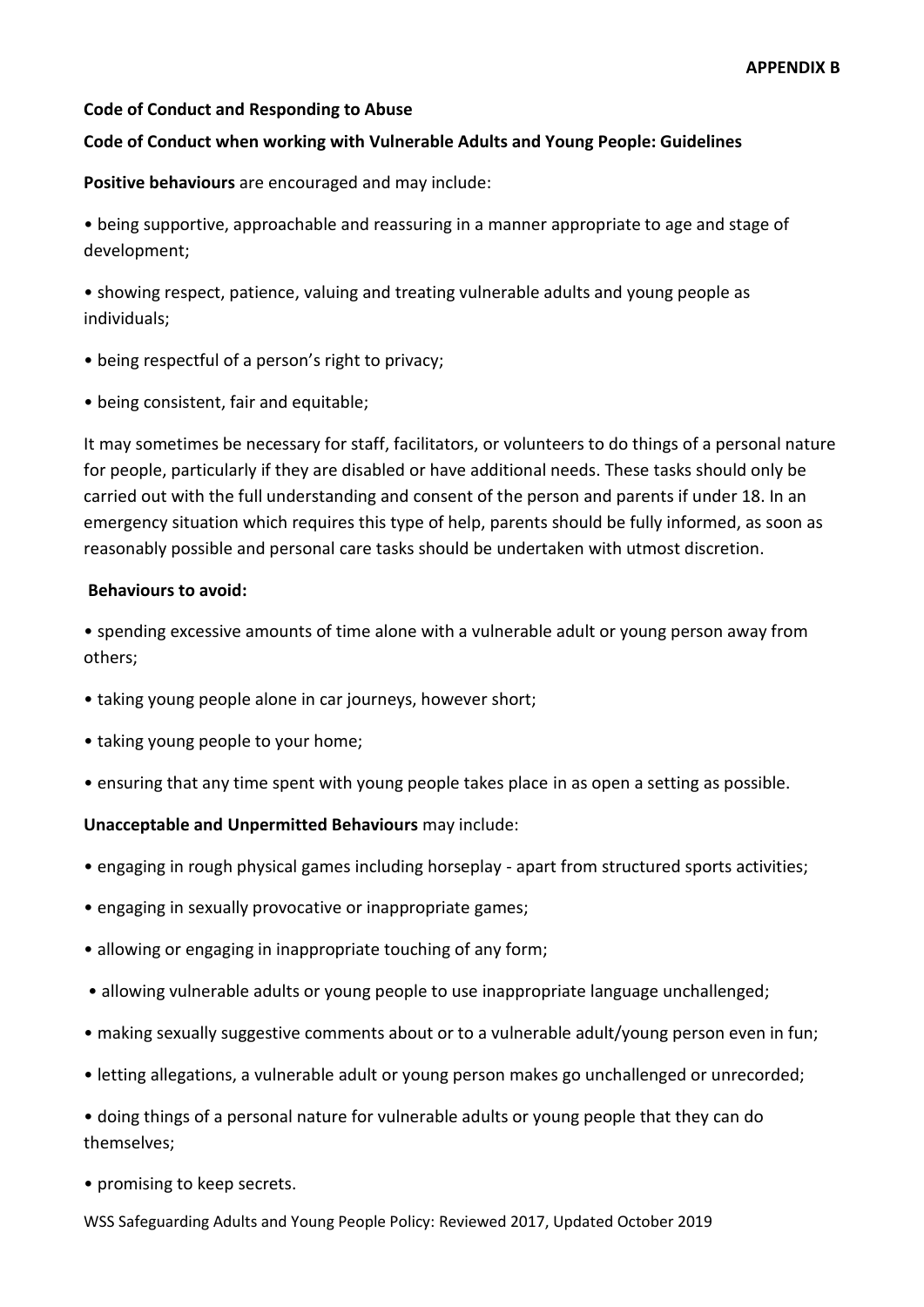### **Responding to Abuse**

If a vulnerable adult/young person says or indicates that he or she is being abused, or information is obtained which gives concern that the person is being abused, you should follow the following guidance:

**RECEIVE**: Listen to what is being said, without displaying shock or disbelief. Accept what is said and react calmly so as not to frighten the vulnerable adult/young person. Make a note of what has been said as soon as practicable.

**REASSURE**: Reassure the vulnerable adult/young person, but only so far as is honest and reliable. Tell the person they are not to blame and that it was right to tell; "I am glad you came to me". It is important that you do not promise to keep it a secret as your responsibilities may require you to report the matter. If you make this promise to a vulnerable adult/young person and then break it, you confirm to them yet again that adults are not to be trusted.

**REACT**: React to the vulnerable adult/young person only as far as is necessary for you to establish whether or not you need to refer this matter, but do not interrogate for full details. Take what the person says seriously, recognising the difficulties inherent in interpreting what is said by a person who has a speech disability and/or differences in language. Do not ask 'leading' questions, for example 'what did he do next?' (This assumes he did!), or 'did he touch your private parts?' Such questions may invalidate your evidence (and that of the vulnerable adult/young person) in any later prosecution in court. Explain what you have to do next and whom you have to talk to.

**RECORD**: Make some brief notes at the time on any paper which comes to hand. Do not destroy your original notes in case they are required by a court. Record the date, time, place, persons present and any noticeable non-verbal behaviour. Be specific when noting the words used by the vulnerable adult/young person.

**REMEMBER**: To share your concerns with the WSS Coordinator, WSS Chairperson and /or the Nominated Officer who may take the matter forward. Inform the relevant Care Manager / Social Care Team / Learning Disability Team/Referring Organisation.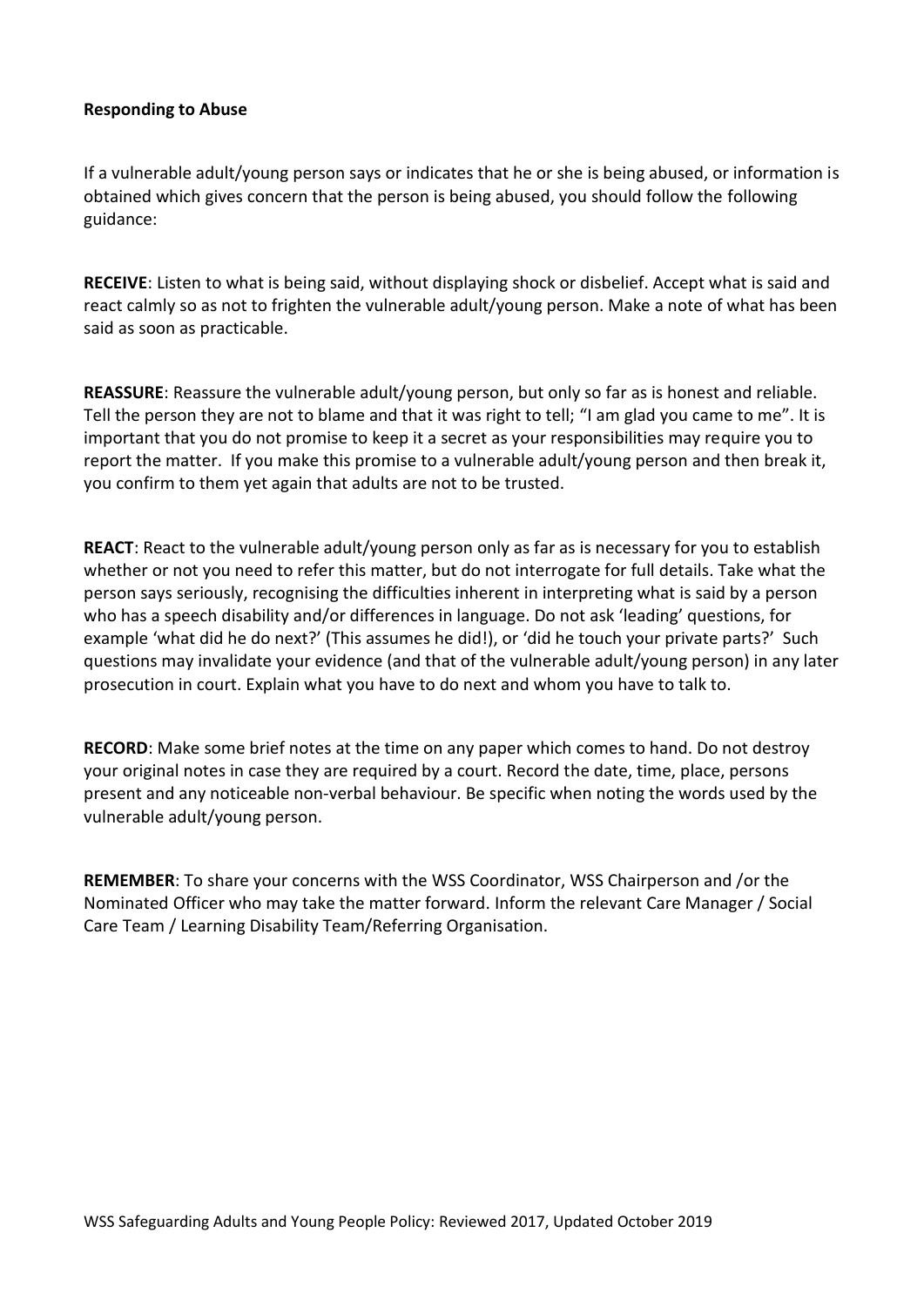#### **Guidance for making a written record**

- Make a note of the date, time and setting in which the allegation was made or the event was witnessed
- Make a note of anyone else who was there at the time
- Record what was said using the person's own words
- Separate factual information from any opinions expressed.
- Date and sign your report
- Make sure your writing is legible
- Use a pen or ballpoint with black ink if you can (this makes photocopying easier, if necessary)
- Do not use tippex to make alterations, put a line through the text you want to change and initial any changes
- Remember that your report may be required as part of any legal action or disciplinary proceedings
- Keep a copy for future reference, which is filed securely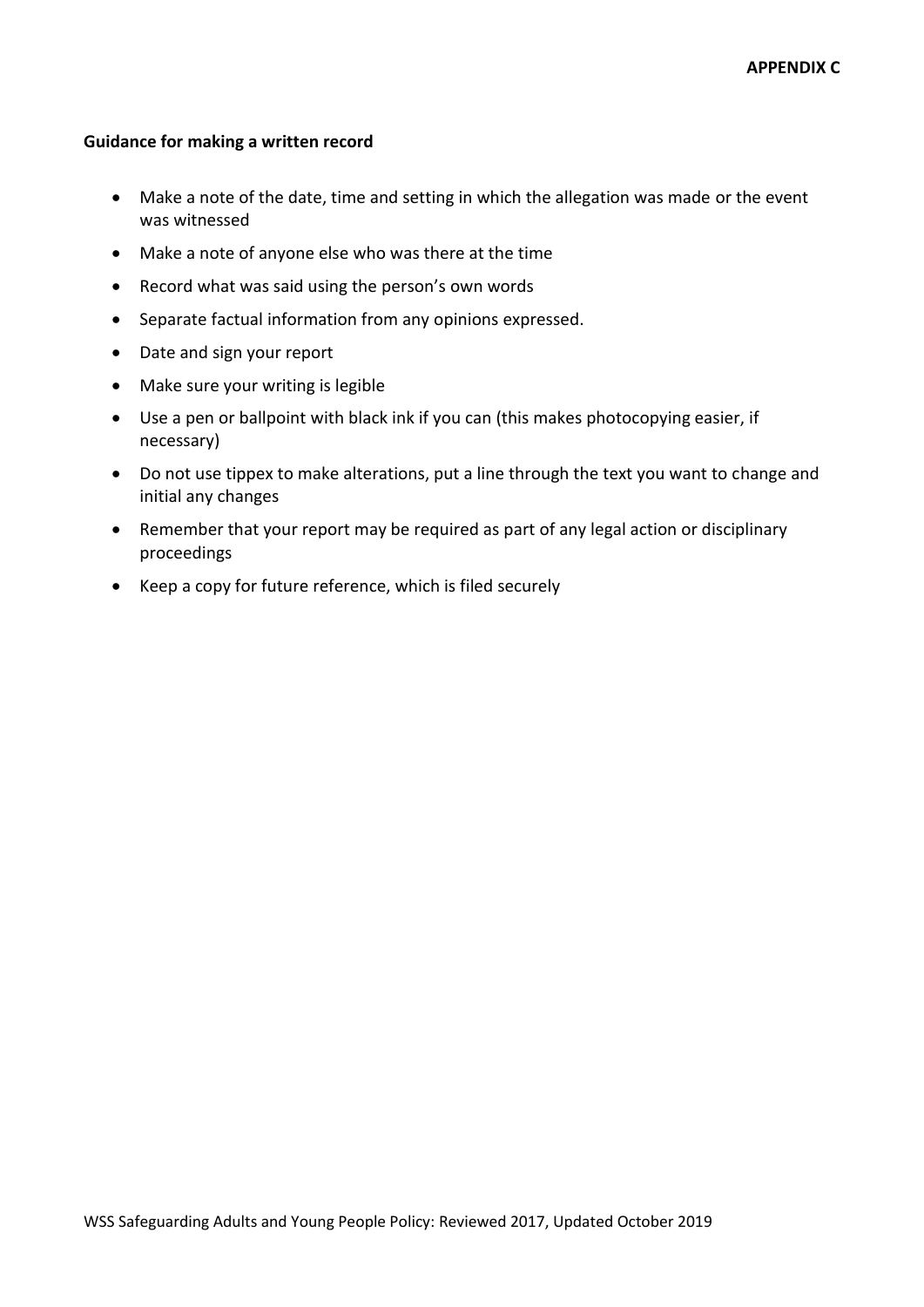### **Confidentiality**

### **A person's right to confidentiality is not absolute and may be overridden where there is evidence that sharing information is necessary in exceptional cases:**

**To prevent:**

- Serious crime
- Danger to a person's life
- Danger to others
- Danger to the community
- Danger to the health of others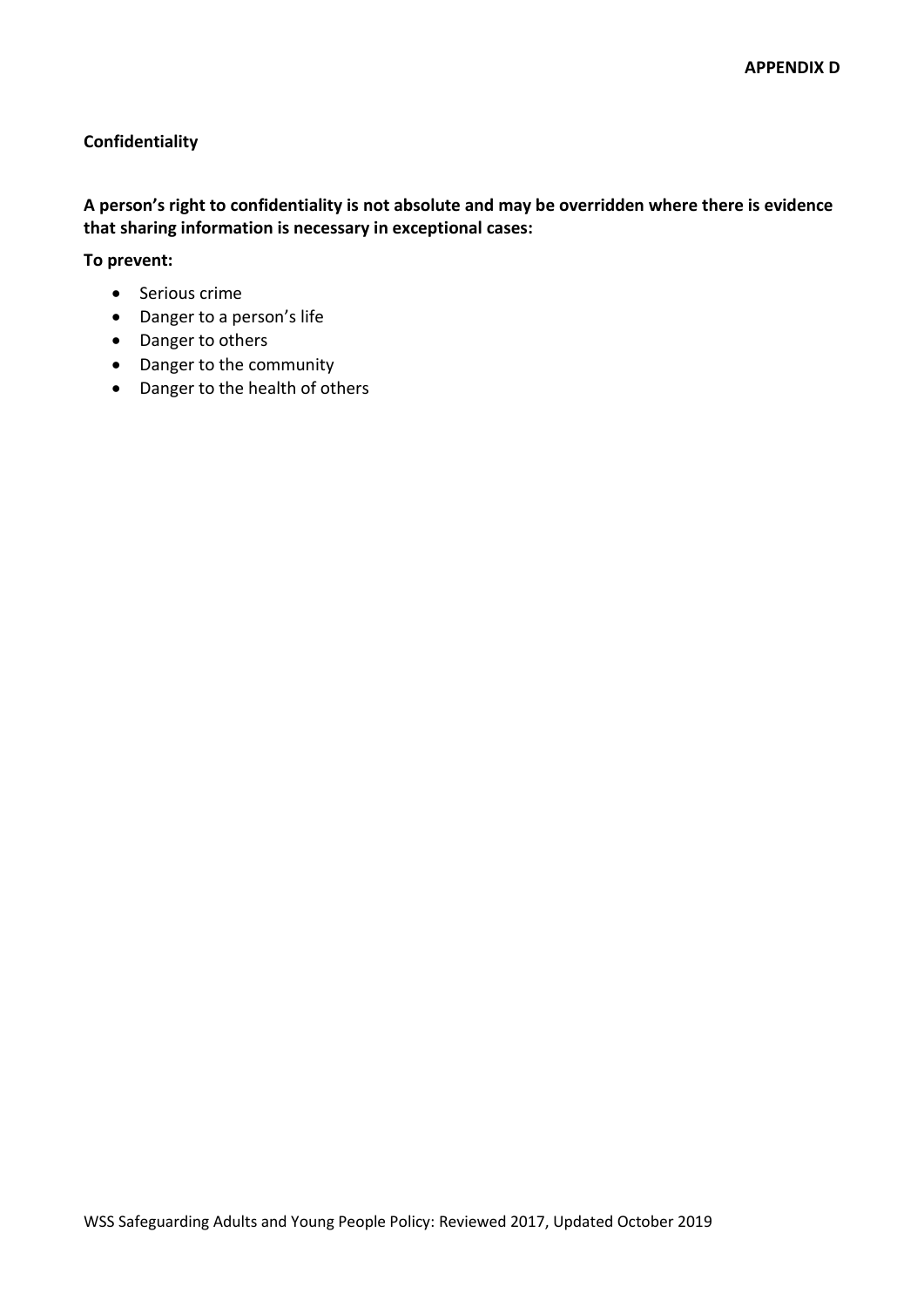### **PHOTOGRAPH/VIDEO CONSENT FORM**

WSS feel it is important to recognise the achievements and successes of our charity as a whole. One of the ways to do this is to publish photographs and details of achievements in our publicity materials and press releases, including our website and social media platforms.

We also produce training DVDs and people take part in these as actors. These DVDs are available to health professionals and possibly the general public. To safeguard everyone, we feel this form of publicity must be carefully monitored to ensure that it is consistent with our Safeguarding Adults and Young People policy and Data Protection Legislation.

For this reason, we have put the following guidelines into place:

- Photographs of DVDs will only be produced with the permission of the subject(s)
- Photographs will not be taken of those unable to give consent
- All photography will maintain the dignity of the person / people in them
- Before using any photographs or DVDs for publicity purposes they will be shown to the person / people concerned for approval

#### **I have conditions and consent to**:

• Being photographed or being shown on a DVD, subject to prior approval of each photograph or DVD, for them to be used for publicity purposes

If there is any change to my decision I will inform WSS.

#### **Name of person to be photographed:**

## **Signature of person being photographed / taking part in a DVD production and parent/guardian if under 18:**

\_\_\_\_\_\_\_\_\_\_\_\_\_\_\_\_\_\_\_\_\_\_\_\_\_\_\_\_\_\_\_\_\_\_\_\_\_\_\_\_\_\_\_\_\_\_\_\_\_\_\_\_\_\_\_\_\_\_\_\_\_\_\_\_\_\_\_\_\_\_\_\_\_\_\_\_\_\_\_\_\_

\_\_\_\_\_\_\_\_\_\_\_\_\_\_\_\_\_\_\_\_\_\_\_\_\_\_\_\_\_\_\_\_\_\_\_\_\_\_\_\_\_\_\_ **Date:** \_\_\_\_\_\_\_\_\_\_\_\_\_\_\_\_\_\_\_\_\_\_\_\_\_\_\_\_\_\_\_\_

**Print Name(s):**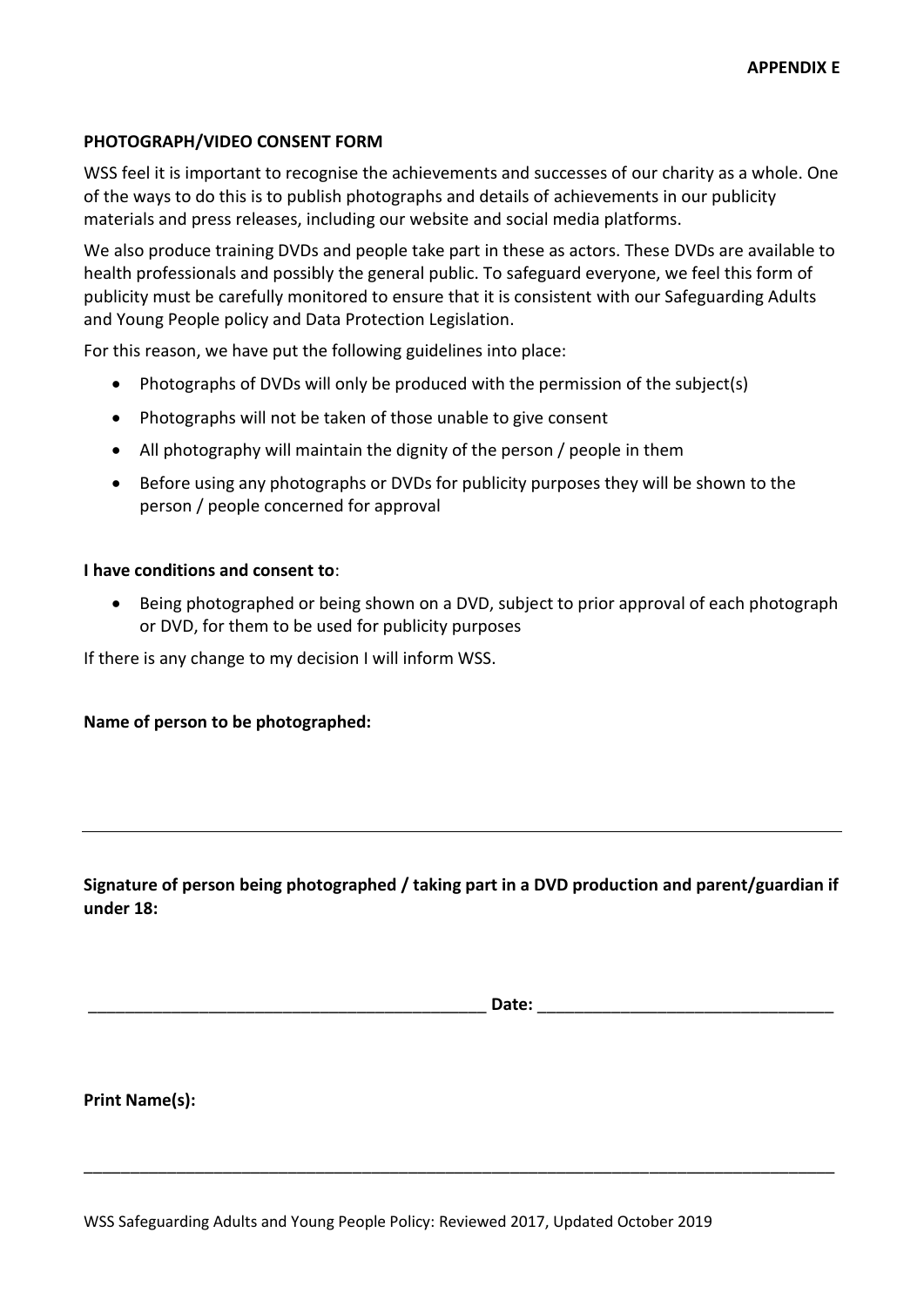#### **USE OF CLIENT QUOTATIONS/COMMENTS ABOUT COURSES/THERAPIES**

WSS feel it is important to recognise the achievements and successes of our charity as a whole. One of the ways to do this is to publish clients' comments about their experiences of our services in our publicity materials and press releases, including our website and social media platforms. To safeguard everyone, we feel this form of publicity must be carefully monitored to ensure that it is consistent with our Safeguarding Adults Policy and Data Protection Legislation.

For this reason, we have put the following guidelines into place:

- Client comments will only be used with the permission of the subject
- Before using any comment for publicity purposes, they will be shown to the person / people concerned for approval
- Clients may indicate if they wish their first name to be used or for their comment to be anonymous

#### **I have conditions and consent to**:

• Having comments, I have made or written about WSS services used for publicity purposes, subject to prior approval

If there is any change to my decision I will inform WSS.

#### **Name of person to be quoted:**

#### You may use my first name  $\square$  OR my comment is to be anonymous  $\square$

**Signature of person being quoted and parent/guardian if under 18:**

\_\_\_\_\_\_\_\_\_\_\_\_\_\_\_\_\_\_\_\_\_\_\_\_\_\_\_\_\_\_\_\_\_\_\_\_\_\_\_\_\_\_\_ **Date:** \_\_\_\_\_\_\_\_\_\_\_\_\_\_\_\_\_\_\_\_\_\_\_\_\_\_\_\_\_\_\_\_

\_\_\_\_\_\_\_\_\_\_\_\_\_\_\_\_\_\_\_\_\_\_\_\_\_\_\_\_\_\_\_\_\_\_\_\_\_\_\_\_\_\_\_\_\_\_\_\_\_\_\_\_\_\_\_\_\_\_\_\_\_\_\_\_\_\_\_\_\_\_\_\_\_\_\_\_\_\_\_\_

\_\_\_\_\_\_\_\_\_\_\_\_\_\_\_\_\_\_\_\_\_\_\_\_\_\_\_\_\_\_\_\_\_\_\_\_\_\_\_\_\_\_\_ **Date:** \_\_\_\_\_\_\_\_\_\_\_\_\_\_\_\_\_\_\_\_\_\_\_\_\_\_\_\_\_\_\_\_

| <b>Print Name(s):</b> |
|-----------------------|
|-----------------------|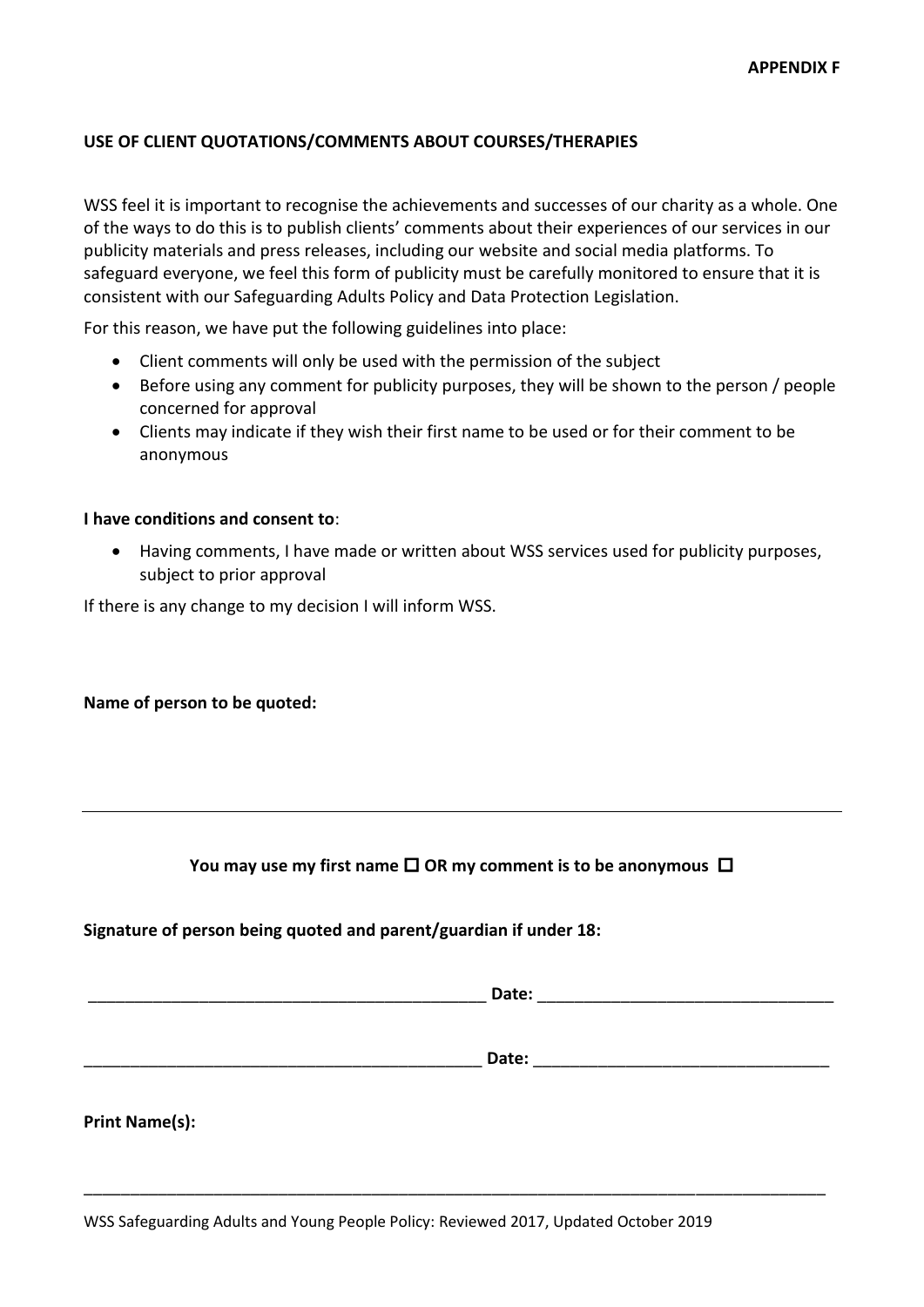**APPENDIX G**

### **Consent to Receive Work Stress Solutions (WSS) Services for Young People under 18 years**

Work Stress Solutions is a charity based in Epsom, Surrey which offers pre-employment assistance and a range of stress-reduction, communication, assertiveness courses and individual coaching and therapy to young people and adults who need support with their lives. Our aim is to enrich people's lives, supporting them to achieve balance and take steps towards employment, voluntary work or education and enable clients to experience a sense of personal achievement in a supportive environment that focuses on self-fulfilment.

Each client is individually interviewed and registered, to decide which of our provisions is most appropriate.

Further details on our services can be obtained by looking at our website [www.workstresssolutions.org.uk,](http://www.workstresssolutions.org.uk/) or you are welcome to ask questions by contacting the WSS Coordinator.

We are bound by Policies and Procedures and have Trustees who ensure that our service provision is appropriate, legal and ethical and that young people are safeguarded. These can be found on our website on the Home page under Documents.

I consent to registration with WSS and to receiving any of the WSS Services deemed appropriate

| Client Name:                   | Signature: | Date: |
|--------------------------------|------------|-------|
| Parent/Guardian/Referrer Name: |            |       |
|                                | Signature: | Date: |
|                                |            |       |

Organisation (if appropriate):

I agree for the information supplied on forms and from the measures completed to be used for audit and research. This information may be anonymously used to publish research articles; supply information/feedback for grants; or in publicity regarding our services.

| Client Signature:              | Date: |  |
|--------------------------------|-------|--|
| Parent/Guardian/Referrer:      | Date: |  |
| Organisation (if appropriate): |       |  |